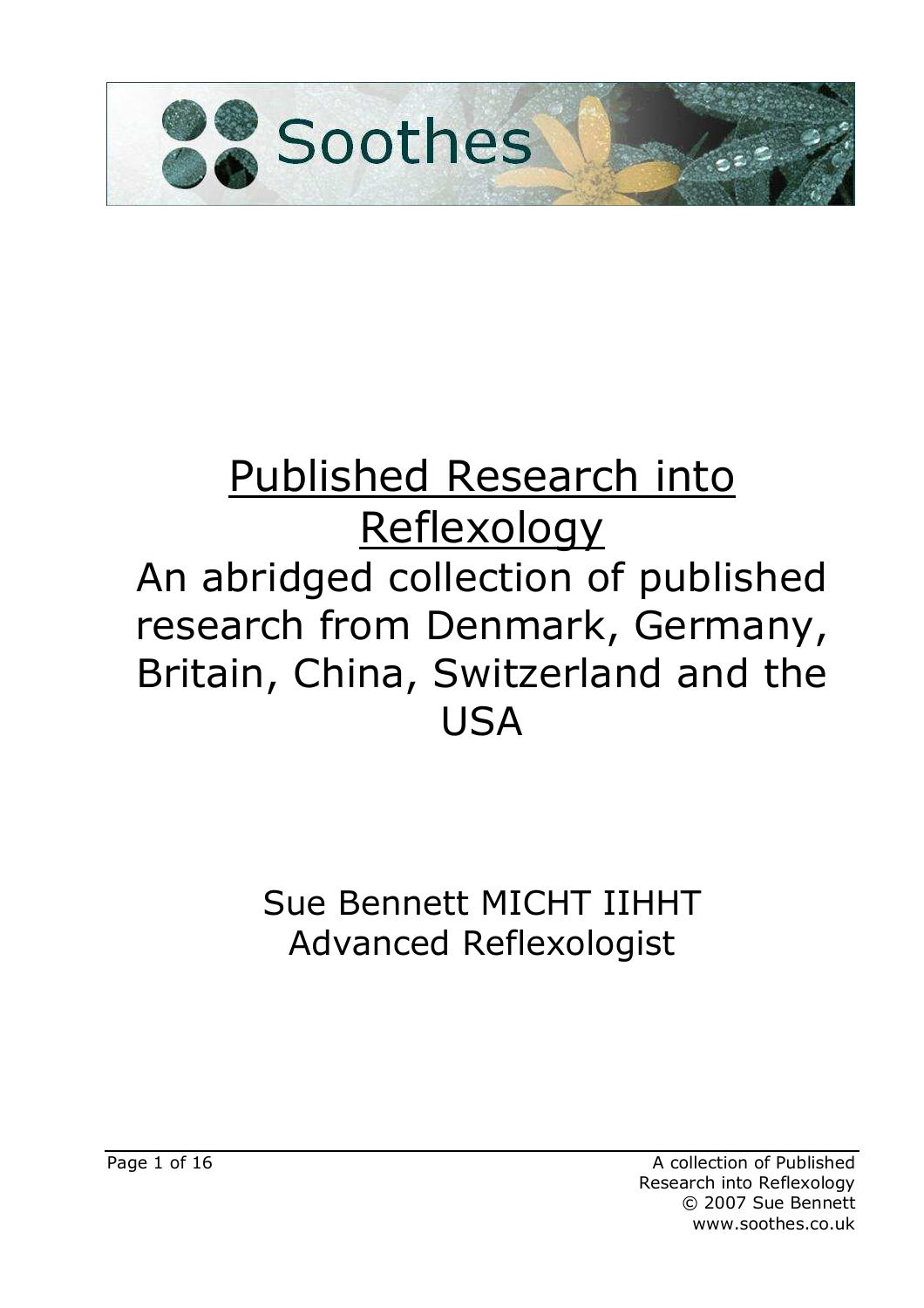# Soothes

| <b>Published Research</b>                   |                                            |
|---------------------------------------------|--------------------------------------------|
| Impact of Reflexology on the Workplace      |                                            |
| Danish Study 1                              |                                            |
| Danish Study 3                              | 33334                                      |
| Danish Study 4                              |                                            |
| Danish Study 5                              | $\overline{\mathbf{4}}$                    |
| Worcester Hospital Study                    |                                            |
| <b>Headaches and Migraines</b>              |                                            |
| The National Board of Health Study, Denmark | $\begin{array}{c} 4 \\ 5 \\ 5 \end{array}$ |
| German Study                                | 6                                          |
| Chinese Study                               | 6                                          |
| <b>Gynaecological Problems</b>              | 6                                          |
| Pre-menstrual syndrome                      | $\overline{7}$                             |
| Gynaecological diseases                     | $\overline{7}$                             |
| <b>Menopausal Symptoms</b>                  | $\overline{7}$                             |
| Dymenstruation (painful periods)            | 8                                          |
| Hypermenorrhea (excessive uterine bleeding) | 9                                          |
| Digestive Disorders                         | 9                                          |
| Danish Study                                | 9                                          |
| Chinese Study                               | 9                                          |
| Dyspepsia                                   | 10                                         |
| <b>Intestinal function</b>                  | 10                                         |
| <b>Diabetes</b>                             | 11                                         |
| Chinese Study 1                             | 11                                         |
| Chinese Study 2                             | 11                                         |
| Chinese Study 3                             | 12                                         |
| Pain, nausea and relaxation                 | 12                                         |
| Pain, nausea and relaxation                 | 12                                         |
| Cancer (Quality of life)                    | 13                                         |
| Cancer (Anxiety and pain)                   | 13                                         |
| <b>Chest Disorders</b>                      | 14                                         |
| <b>Chest Pain</b>                           | 14                                         |
| Pneumonia (Infantile)                       | 14                                         |
| <b>Circulatory System</b>                   | 14                                         |
| Cardiovascular system                       | 15                                         |
| Coronary heart disease                      | 15                                         |
| Post Surgery                                | 16                                         |
| Switzerland Study                           | 16                                         |
| <b>USA Study</b>                            | 16                                         |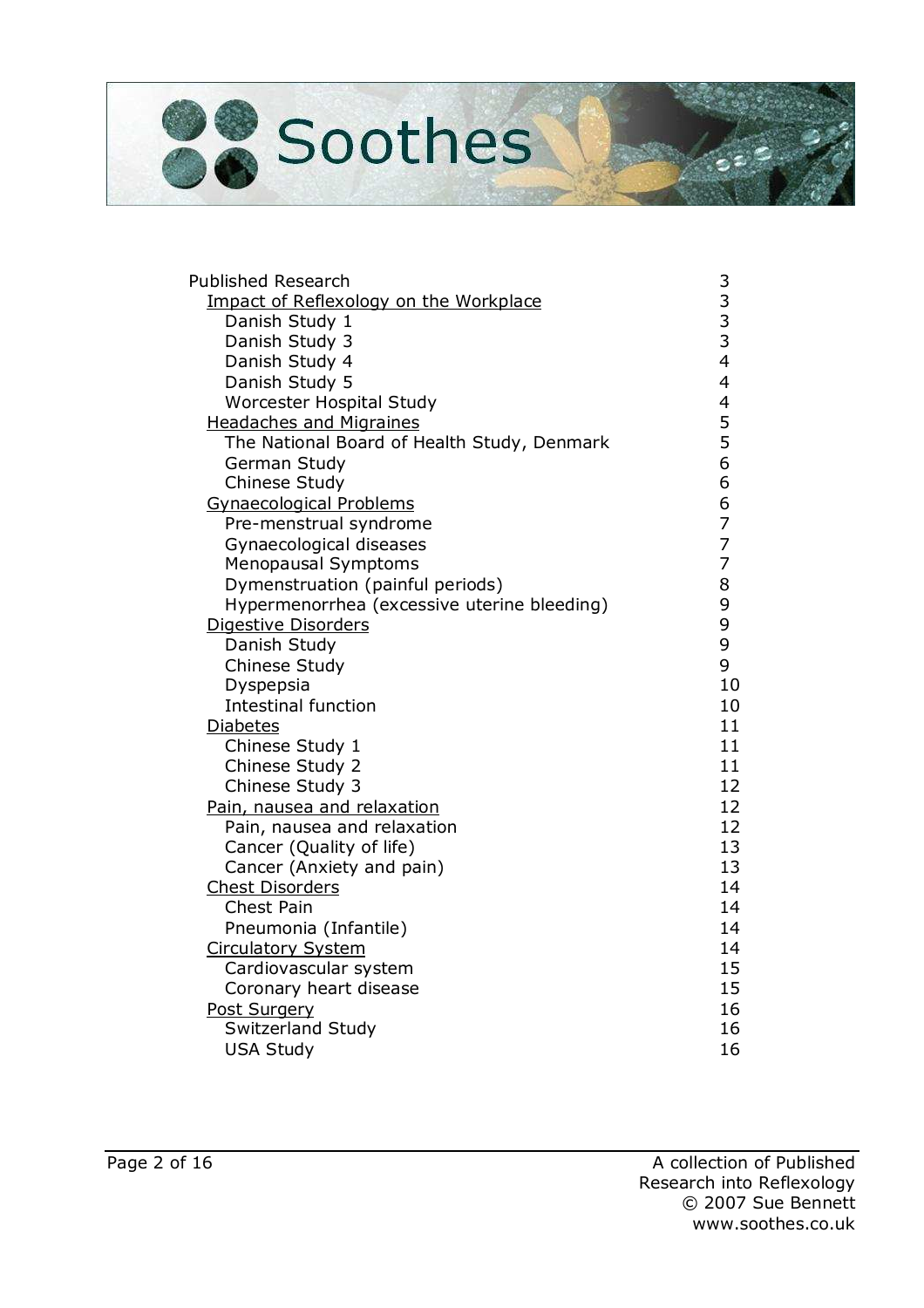

#### **Published Research**

#### **Impact of Reflexology on the Workplace**

#### **Danish Study 1**

A reflexologist was hired by a Scandinavian airline's cargo department to improve staff morale and reduce sick leave for its 60 employees, resulting in monthly savings of US\$3,300. This is what their employees said:

"Our work is done through computers and people spending many hours in a chair doing their work, resulting in aching shoulders and back. Since we employed our reflexologist we have experienced a substantial decrease of people being ill and away from work. It has had a physical and psychological effect. There is a much better atmosphere in the department, because the employees feel there is something being done about their problems. Before staff used to stay at home, now we see them go to work anyway because they know they can get a treatment and feel better."

(Research has been published and undertaken by the FDZ - the Danish Reflexology Association)

#### **Danish Study 2**

The Odense Postal District employed a reflexologist for 3 years to deal with employee stress. Two hundred and thirty five employees participated resulting in a 25% fall in sick leave, saving £110,000 and 170 employees reported a good impact on their health.

(Research has been published and undertaken by the FDZ - the Danish Reflexology Association)

#### **Danish Study 3**

A reflexologist was employed for 6 months. 52 employees (all women) were treated for various ailments.

Sick leave fell by 65.9%

97.5% had a positive effect on their primary problem

77.5% had a positive effect on their secondary problem

They had a 27.5% reduction in medication.

(Research has been published and undertaken by the FDZ - the Danish Reflexology Association)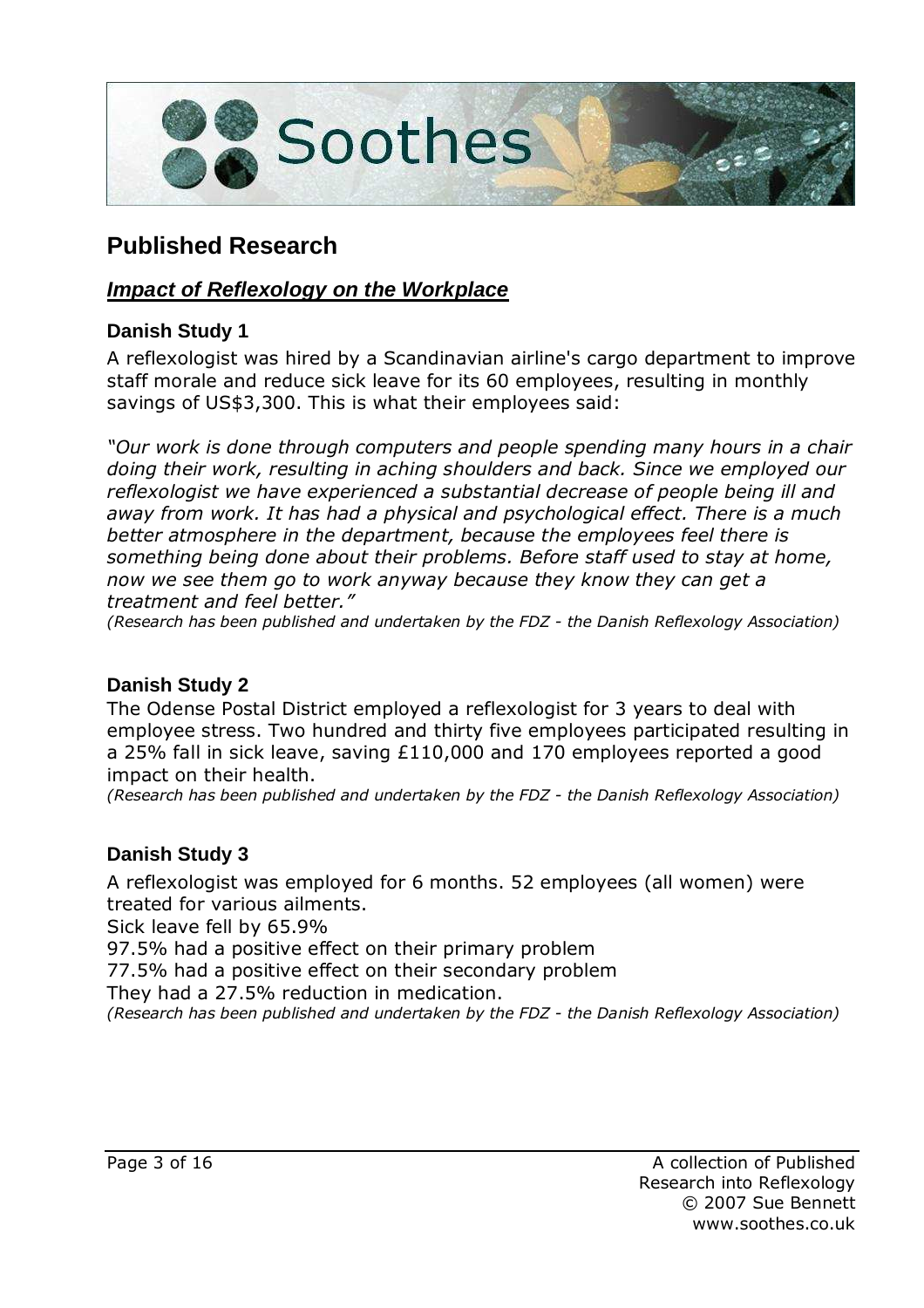

#### **Danish Study 4**

143 people employed in the council of Aarhus had regular reflexology with the following results:

79% had complete or partial recovery for their primary problem

57% had a positive effect on their secondary problem

30% were more satisfied at work

92% would like to continue with treatments.

(Research has been published and undertaken by the FDZ - the Danish Reflexology Association)

#### **Danish Study 5**

Telecom Taastrup hired a reflexologist 3 days a week for its 800 employees. 156 employees participated in the survey who received 1056 treatments in a year. 60% of problems were for back pain/muscle tension, headache/migraine, stomach/intestinal problems. The others had problems relating to movement.

The survey results were as follows: 40% had their sick days reduced 56% indicated that reflexology had helped 29% indicated that reflexology had partially helped 15% did not help

It was concluded that there was a direct economic benefit (due to lower sick days) as well as increased well being and productivity of the employees. (Research has been published and undertaken by the FDZ - the Danish Reflexology Association)

#### **Worcester Hospital Study**

28 members of staff at Worcester Hospitals received 40 mins of reflexology each week for 6 weeks. Their response to the reflexology was measured in terms of: pain, mobility, lethargy, psychological stress. The key results were: 74% had a significant reduction in pain 62.5% had a significant improvement in mobility 55% had a significant improvement in psychological stress 53% had a significant reduction in lethargy The study concluded that it was a cost effective treatment for companies concerned about absenteeism and sick leave. (Research has been published and undertaken by the FDZ - the Danish Reflexology Association)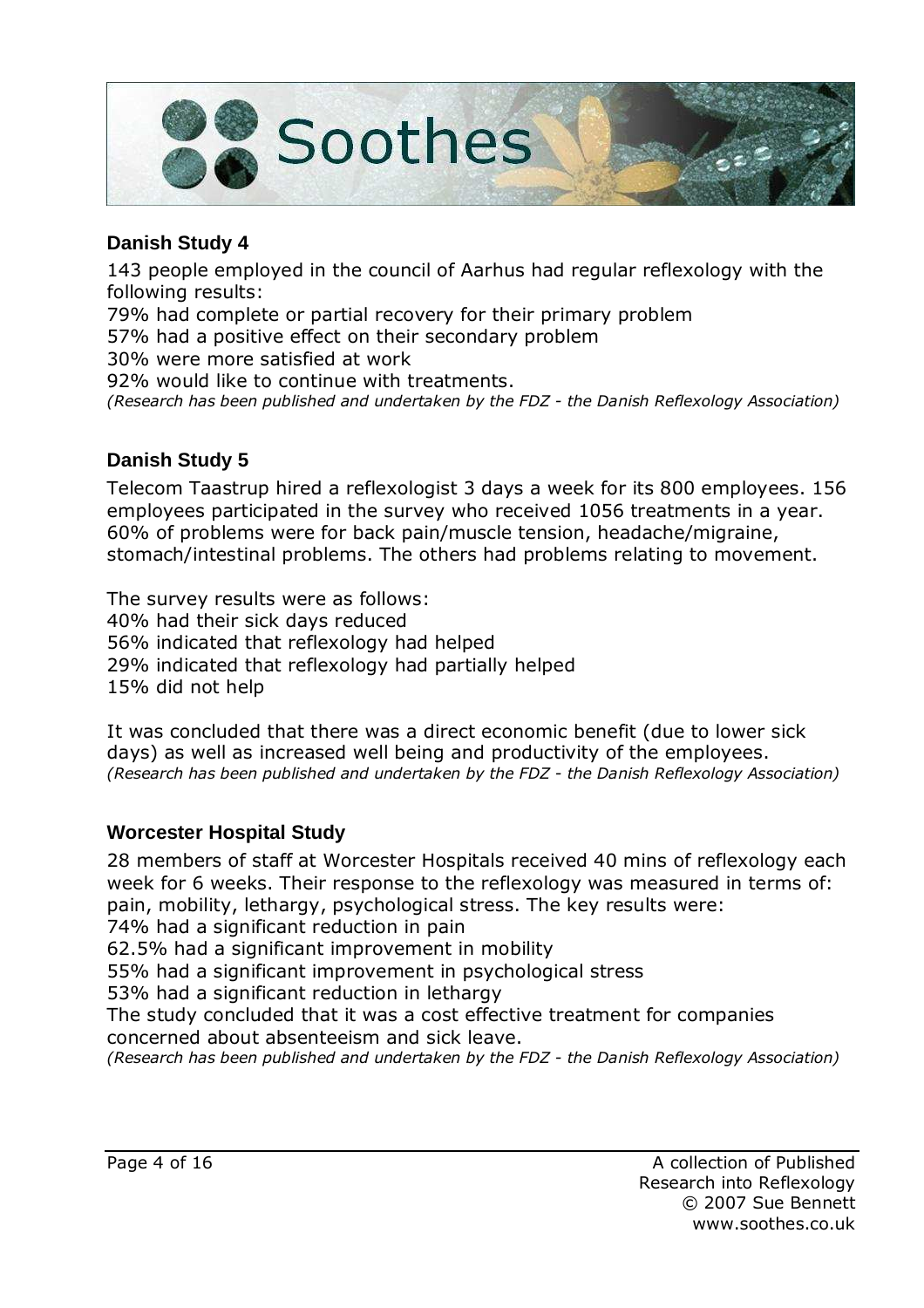

#### **Headaches and Migraines**

#### **The National Board of Health Study, Denmark**

This widescale study was commissioned in Denmark since there were 729,000 lost workdays in 1994 from migraines.

The results showed that 19% of headache sufferers stopped taking medication following reflexology work. They found that reflexology treatments had a beneficial effect on patients suffering from migraine and tension headaches.

The study was conducted at the Department of Social Pharmacy, The Royal Danish School of Pharmacy in co-operation with 5 reflexology associations. 220 patients participated. The majority had moderate to severe symptoms: 90% had taken prescribed medication for their headaches one month prior to the study (81% was acetvlsalicyclic acid and paracetamol taken twice a week, with 72% of stronger medication taken fortnightly); with 36% experiencing side effects from the medicines. 34% had taken medication for other non-headache ailments.

3 months after completing the reflexology treatments, the results were:

16% had been cured 65% had reduced symptoms 19% reported that they had been able to stop all medication taken before the study.

Those participants who continued with reflexology sessions after the six-month period reported the greatest probability for cure. Those who had headaches for the shortest period prior to the study reported the greatest relief after the study.

One thing the researchers noticed that may have affected the study was that once receiving reflexology, many of the participants seemed to make lifestyle changes that reflected how they looked at their headaches. Prior to receiving reflexology, patients looked at their headaches as something separate from themselves over which they had no control. After working with a reflexologist, they seemed to understand the mind-body connection to their headache and how it could be controlled through the integration of the mind and body. It appeared that the reflexology practitioner became a catalyst for initiating the learning process and inspiring personal development in the patient.

(Brendstrup, Eva and Launs<sup>-</sup>, Laila, "Headache and Reflexological Treatment," The Council Concerning Alternative Treatment, The National Board of Health, Denmark, 1997)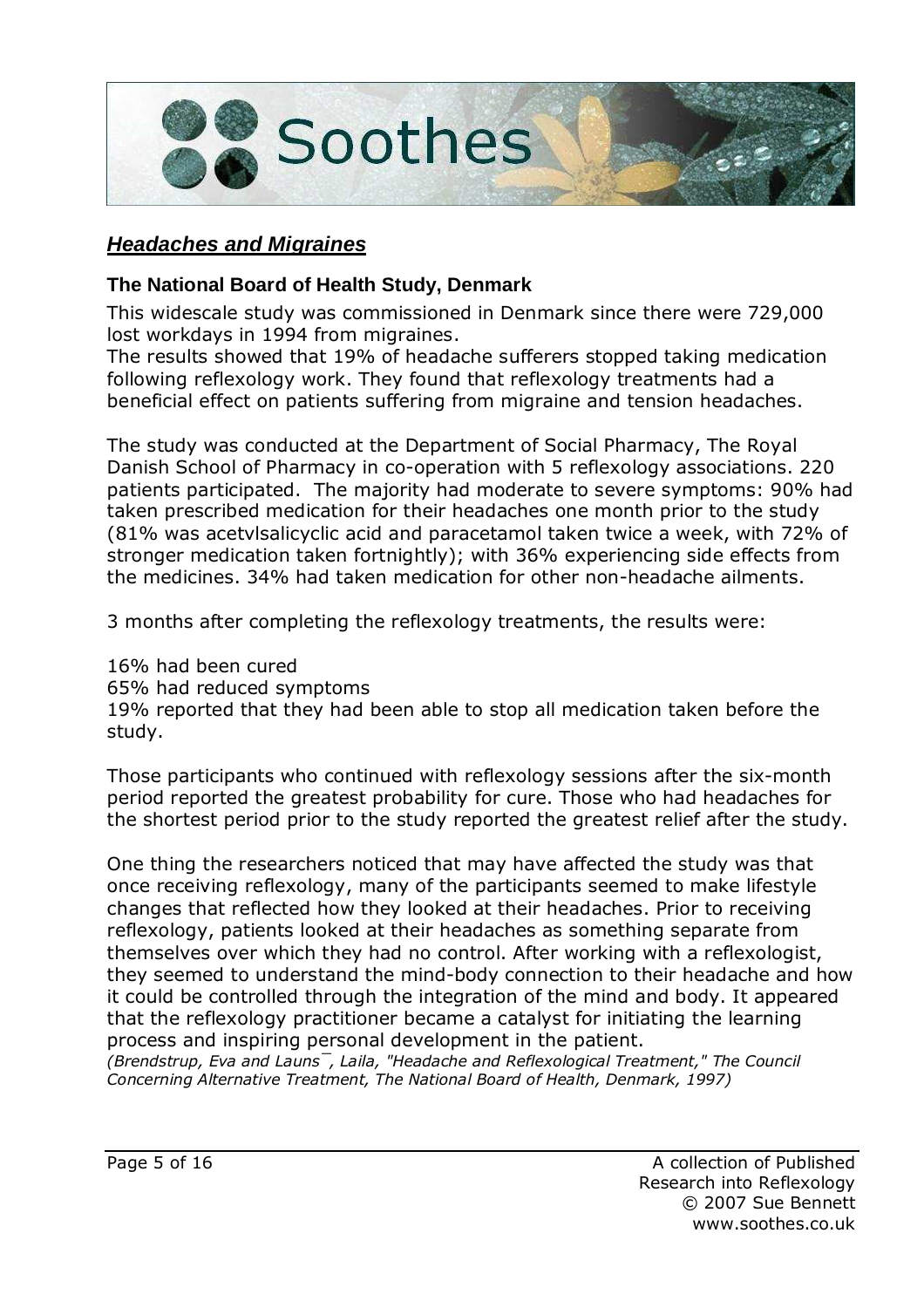

#### **German Study**

In a blind random trial, (Lafuente) examined 32 patients between the ages of 15 and 57 (25 women and 7 men). One group had reflexology treatments twice a week for 2-3 months. The other received Flunarizine (a selective calcium entry blocker with calmodulin binding properties and histamine blocking activity that has been effective in preventing migraines) and massage of a non-specific area twice a week for 12 sessions. Patients were evaluated at the end of the study and again 3 months after the study.

Reflexology was found to be as effective in the treatment of headaches as medication (flunarizine), without its side-effects. It was concluded that the reflexology treatment may be classified as an alternative non-pharmacological therapeutic treatment that would be particularly appropriate to those patients that were unable to follow pharmacological treatment.

(Lafuente A et al (1990). Effekt der Reflex zonenbehandlung am FuB bezuglich der prophylaktischen Behandlung mit Flunarizin bei an Cephalea-Kopfschmerzen leidenden Patieten.Erfahrungsheilkunde. 39, 713-715.)

#### **Chinese Study**

A Chinese study of 26 patients, 9 men and 17 women, from 19 to 43 years of age showed that after one session of foot reflexology, 13 of the participants considered themselves symptom free, and 1 reported symptoms relieved. After two sessions, 6 considered themselves to be cured and 1 reported to be symptom free. After three sessions, 2 participants said they were cured and 3 stated their symptoms were unchanged. The conclusion of this study was that reflexology is a safe, economic therapy.

#### **Gynaecological Problems**

- Pre-menstrual syndrome
- Various gynaecological disorders
- Menopausal Symptoms
- Amenorrhea
- Male Impotence
- Dymenstruation/(painful periods)
- Hypermenorrhea/(excessive uterine bleeding)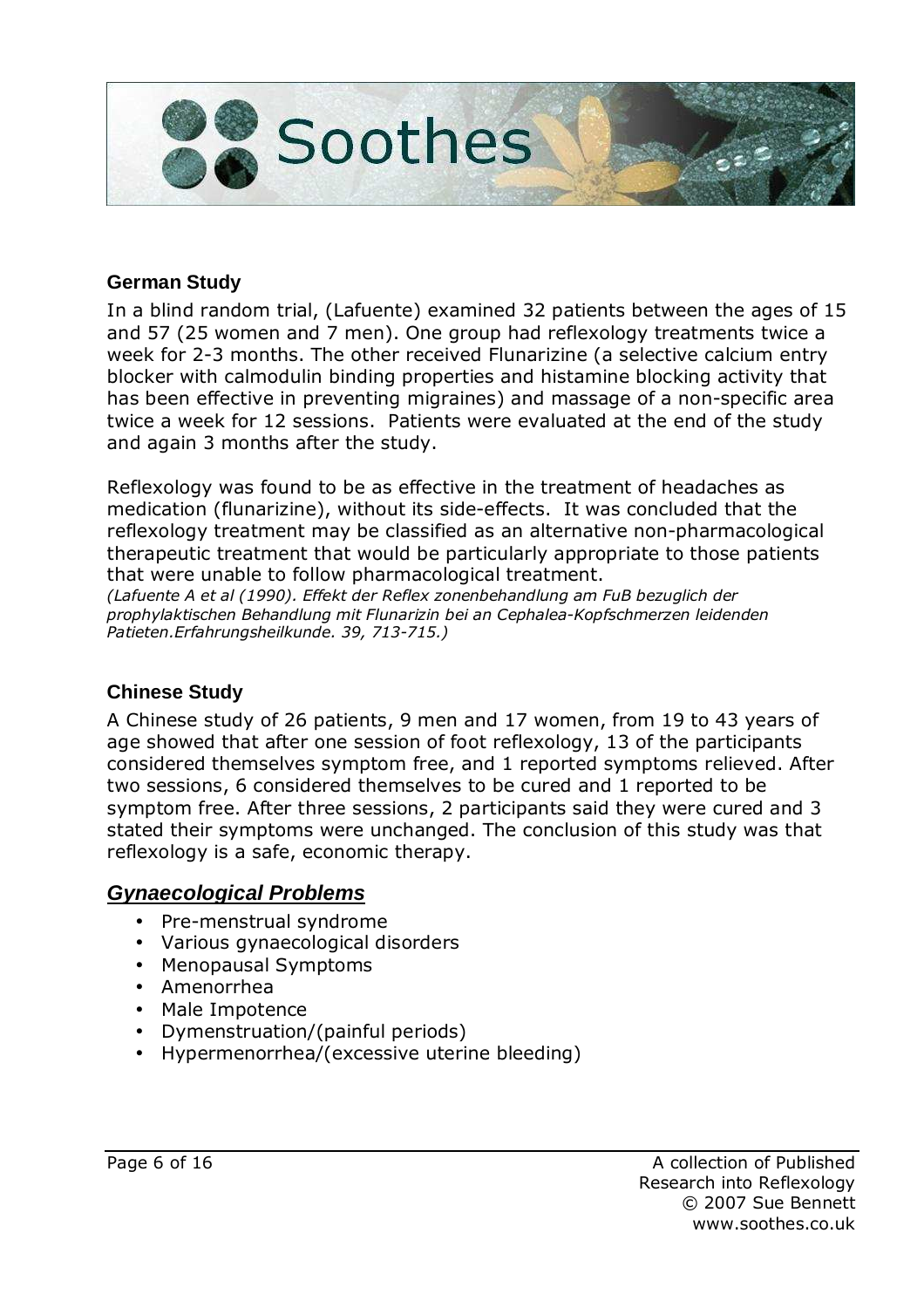

#### **Pre-menstrual syndrome**

60 women participated over 16 consecutive menstruation periods. Women were assessed for periods 1-6. Treatments provided for periods 7-10 receiving 10 each. Monitored for the following periods 11-16. During the 16 periods a diary was kept, monitoring sick days, symptoms and use of painkillers.

All women in the study were between 18-40 with PMS.

Results showed that 3-4 reflexology sessions per menstruation period over 4 periods can reduce the number of PMS days and the PMS symptoms. Medication levels required fell substantially.

(FDZ - Danish reflexology association 2000)

#### **Gynaecological diseases**

50 patients aged between 20-51, diagnosed with gynaecological diseases including dysmenorrhea, hysteromyoma, pelvic inflammation, cyst and mass, endometriosis, menstrual disorder, infertility and chocolate cyst, were treated with foot reflexology either daily or every other day with a minimum of 10 sessions, up to 2 years.

42 (84%) of patients symptoms completely disappeared, there was normal menstruation with no dysmenorrhea.

8 (16%) of patients had symptoms that almost disappeared. (By Hui Song, Senior Doctor, Nanjing Obstetrical and Gynecological Hospital)

#### **Menopausal Symptoms**

82 women diagnosed with menopausal symptoms were randomly divided into two groups. 42 women received reflexology and 40 received reflexology with auricular point magnet adhesion. 30min sessions were provided daily for 60 days.

For the reflexology group: 19 (41%) had fully recovered, 20 (48%) had significantly recovered, 4 (9%) had effective results and 1 (2%) found it ineffective.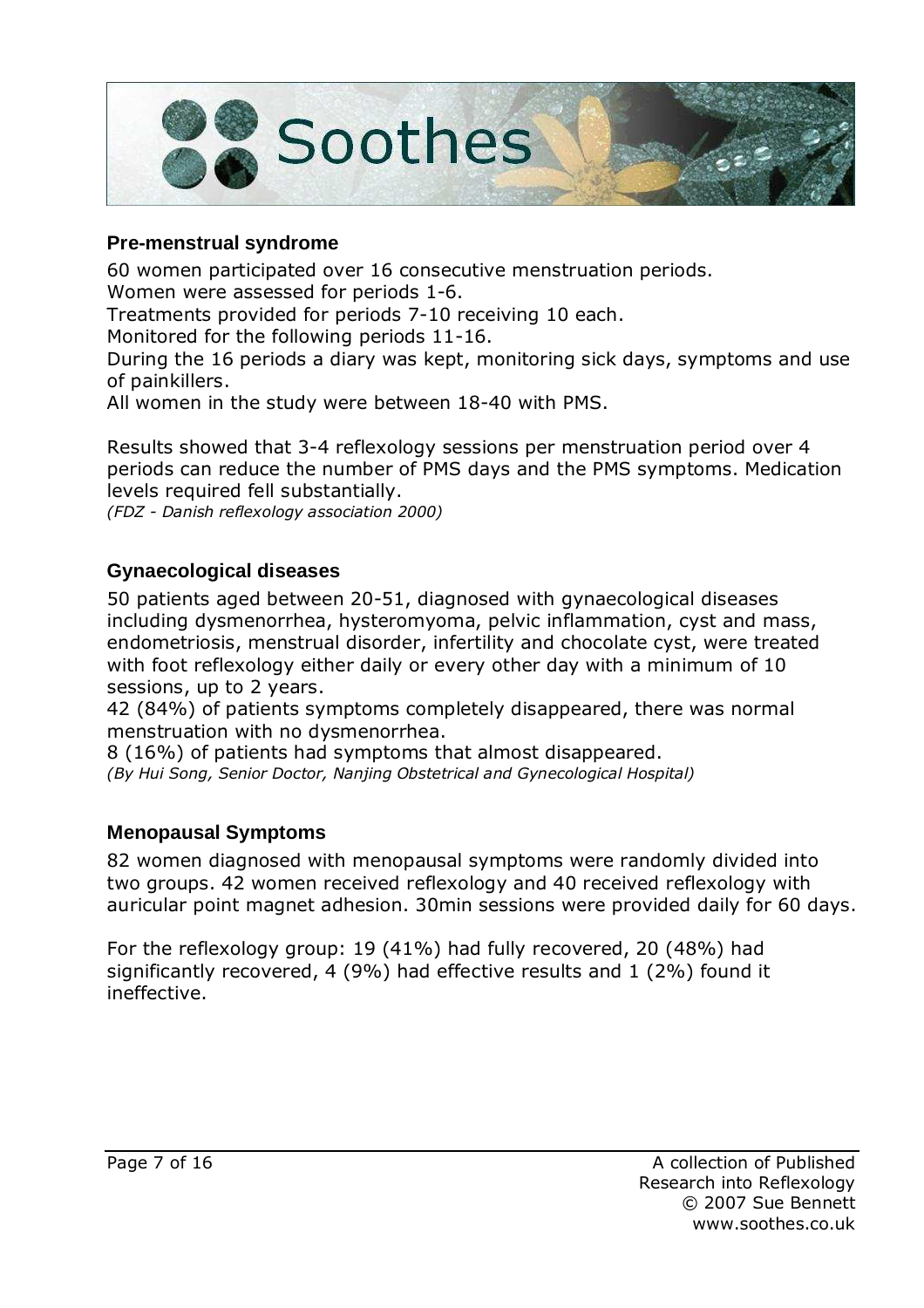

For the reflexology with auricular point magnet adhesion: 9 (23%) fully recovered, 16 (40%) significantly recovered, 9 (23%) had effective results and 6 (14%) had ineffective results.

(Sun Jianhua, "Observation on the Therapeutic Effect of 82 Cases of Climacterium Syndrome (menopause) Treated with Reflexotherapy," 1998 China Reflexology Symposium Report, China Reflexology Association, Beijing , p. 60-61)

#### **Amenorrhea (no menstruation)**

95 cases of amenorrhea were divided into 2 groups, a reflexology group of 50 and a control group of 45 using traditional Chinese medicine tablets.

The effective rate of the reflexology group was 96% compared to the control group rate of 33%.

(Xiu-hua, Xu, "Analysis of 50 Cases of Amenorrhea Treated by Foot Reflex Therapy," (19)96 Beijing International Reflexology Conference (Report), China Preventive Medical Association and the Chinese Society of Reflexology, Beijing , 1996, p.36 )

#### **Male Impotence**

37 patients with sexual dysfunction (15: impotence, 9: premature ejaculation, 6: emission, and 7: ejaculation deficiencies) were randomly assigned to two groups: 19 individuals were treated with reflexology and 18 with traditional Chinese medicine (TCM)

No statistical difference was found between the two groups on age, occupation, education, degree of disease, spirit status, affection between the couple, sexual desire, and sexual intercourse for marital cases. In addition to reflexology, massage was applied to specific acupuncture points of the body in that group.

For the reflexology group: 87.5% effective for impotence and 100% all others. For the TCM group: 85.7% effective for impotence and 100% all others. (Jianhua, Sun, "The Comparison of Curative Effects Between Foot Reflexology and Chinese Traditional Medicine in Treating 37 Cases with Male's Sexual Dysfunction," 1996 China Reflexology Symposium Report , China Reflexology Association, Beijing , p. 75)

#### **Dymenstruation (painful periods)**

10 patients diagnosed with dysmenstruation (painful periods) with an average age 21, received reflexology. 3 patients had already tried western or chinese therapies without success. The results showed that reflexology provided pain relief very quickly.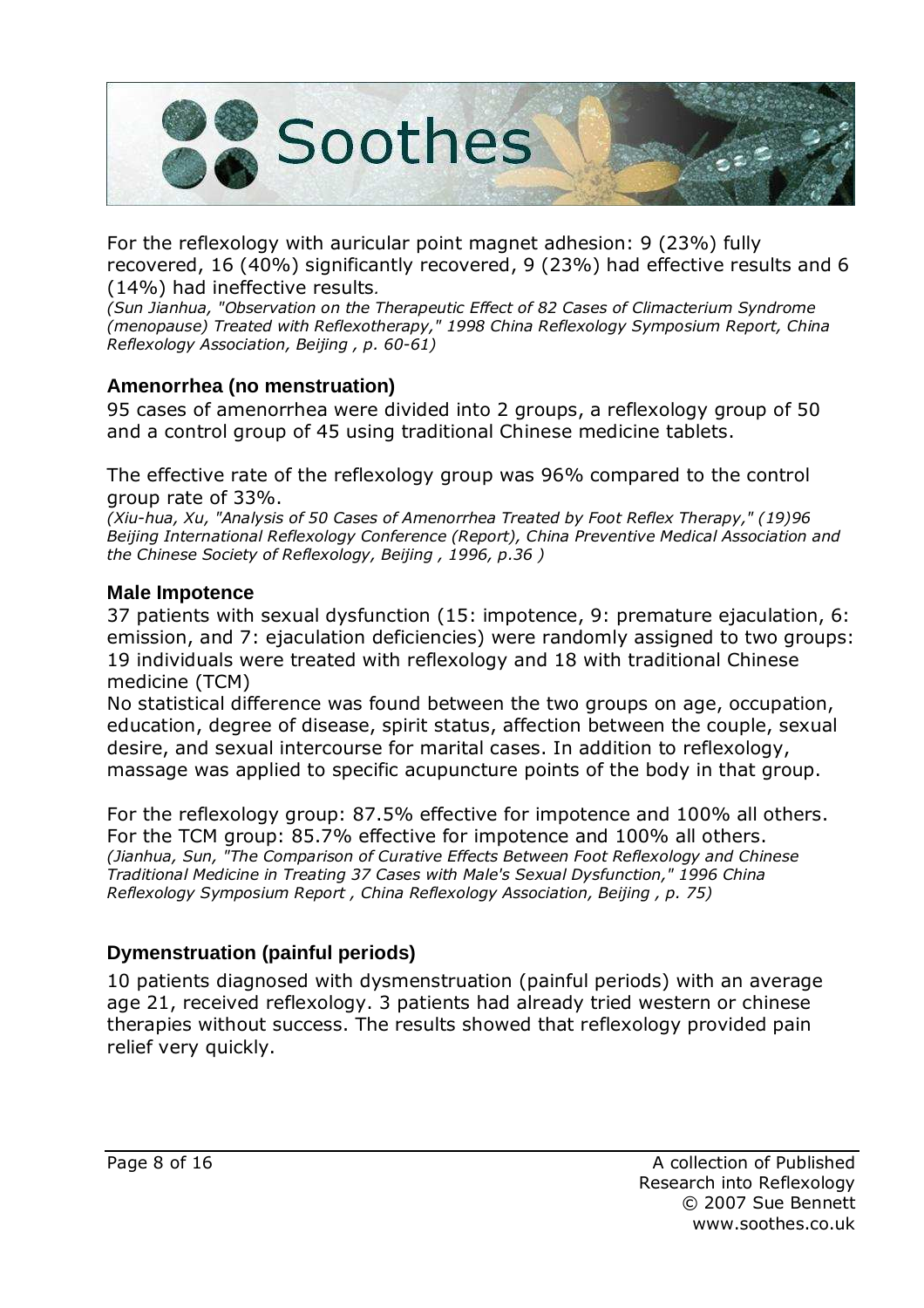

(By Wu Zhixing, Department of Foot Reflexology, Hangzhou Traditional Chinese Medicine Hospital)

#### **Hypermenorrhea (excessive uterine bleeding)**

28 patients with hypermenorrhea (excessive uterine bleeding occurring at regular intervals) were treated with reflexology. The results were:

82% had significant benefits with relief from symptoms, with no reoccurrence during the observation.

18% had some benefits, symptoms were relieved but as soon as the reflexology ceased, symptoms returned

(By Wu Zhixing, Hangzhou Traditional Medical Hospital, Zhejiang, China)

#### **Digestive Disorders**

- Constipation
- Dyspepsia
- Intestinal function
- Constipation

#### **Danish Study**

42 women aged 20-60 participated in a study to see the impact of reflexology on chronic constipation. The average number of days between bowel movements were reduced from 4.4 days to 1.8 days after reflexology treatments were provided.

(FDZ-Danish reflexology association 1992)

#### **Chinese Study**

40 residents of an old people's home had reflexology to see the impact on the digestive process. 20 were diagnosed as constipated and 20 not. 5 days before the reflexology treatment they were all given a carbon tablet and bowel transit time was recorded. All received reflexology treatments for 10 days. The carbon tablet re-administered elimination times were examined. The time between taking the carbon tablet and the last black stool was:

Constipation group:(before):average 77hrs;(after) 51.5hrs (33% change) Non-constipation group: (before):average 57.5hrs; (after) 46hrs (20% change) (Yuru, Yang; Lingyun, Chao; Guangling, Meng; Scuwe, Cao; Jia-Mo, Hao and Suhui, Zhang, "Exploring the Application of Foot Reflexology to the Preventions and Treatment of Functional Constipation," 1994 China Reflexology Symposium Report , China Reflexology Association, Beijing , p. 62)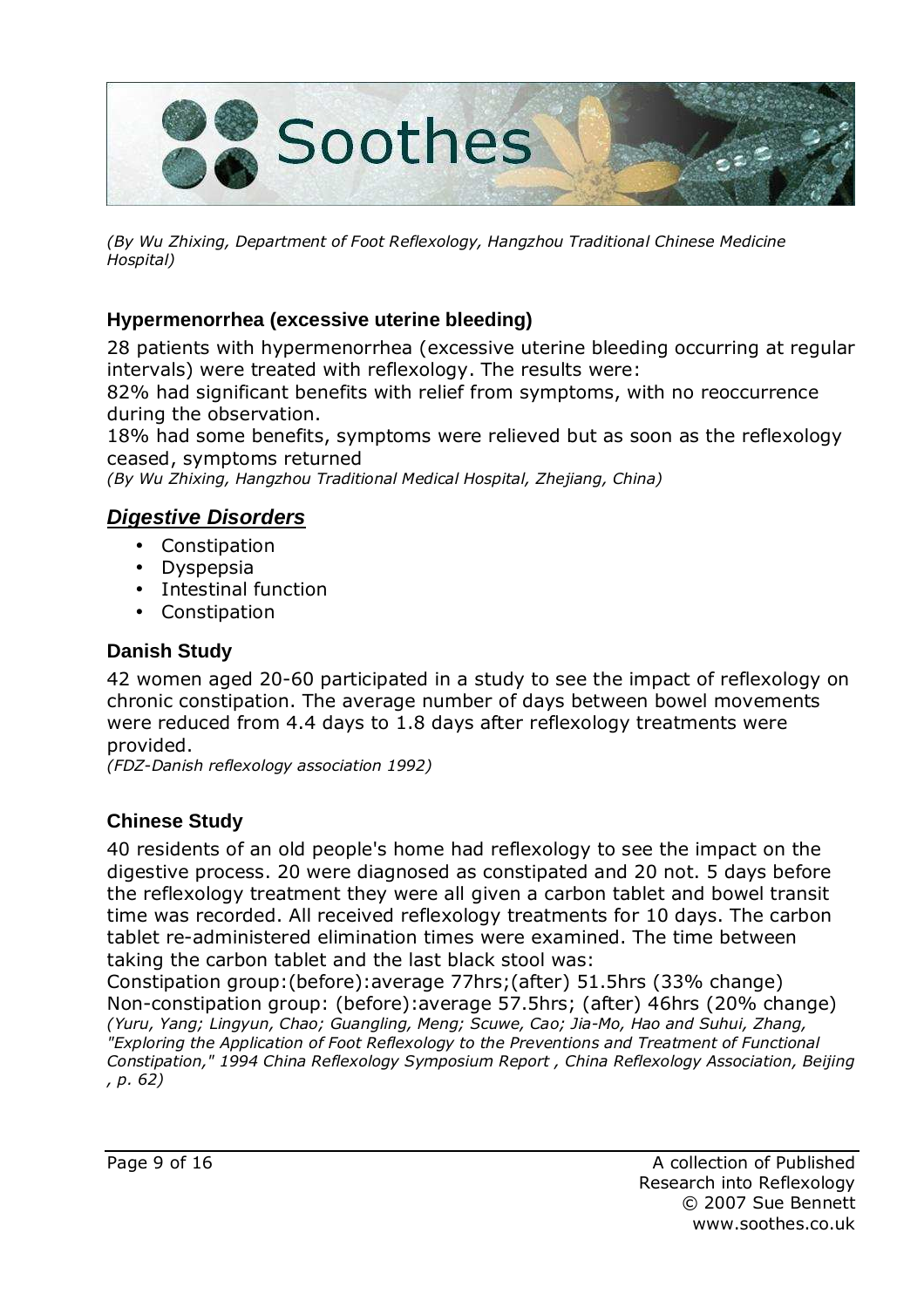

#### **Dyspepsia**

230 people had been diagnosed with Dyspepsia, with the following symptoms: upper abdominal discomfort, bloating, satiety, belching, nausea, acid reflux, heartburn. The following had been ruled out by barium studies, gastroscopy and ultrasonsgraphy: peptic ulcer, gastric carcinoma, gastritis reflux esophagitis, hiatal hernia, hepatobiliary disease and pancreatic disease.

132 individuals were given reflexology for 30 mins once or twice a day for a fortnight. 98 received drug therapy for two weeks.

The foot reflexology group was found to be: very effective (98 or 74.2%), effective (30 or 22.7%), failure (4 or 0.3%).

The drug therapy group was found to be very effective (58 or 60.4%), effective (14 or 14.5%), failure (24 or 25%).

(Zhi-wen, Gong and Wei-song, Xin, "Foot Reflexology in the Treatment of Functional Dyspepsia: A Clinical Analysis of 132 Cases," (19)96 Beijing International Reflexology Conference (Report), China Preventive Medical Association and the Chinese Society of Reflexology, Beijing , 1996, p. 37)

#### **Intestinal function**

32 healthy adults (19 women and 13 men) were randomly divided into a reflexology and a placebo group to assess the impact on intestinal blood flow. Subjects of the treatment group received foot massage on the zones assigned to the intestines and those of the placebo group received massage on zones unrelated to the intestines.

The following items were recorded before, during and after reflexology: blood flow velocity (speed), the peak systolic (highest blood pressure), lowest diastolic (lowest blood pressure) in the superior mesenteric artery (in the intestines) as well as the resistive index as a parameter of vascular resistance were calculated.

Results:

In the reflexology group: During the treatment there was a significant reduction in the resistive index ( $p = 0.021$ ), suggesting an increase in the blood flow in the superior mesenteric artery and the subordinate vascular system.

In the placebo group: There were no significant changes in the resistive index in the subjects of the placebo group.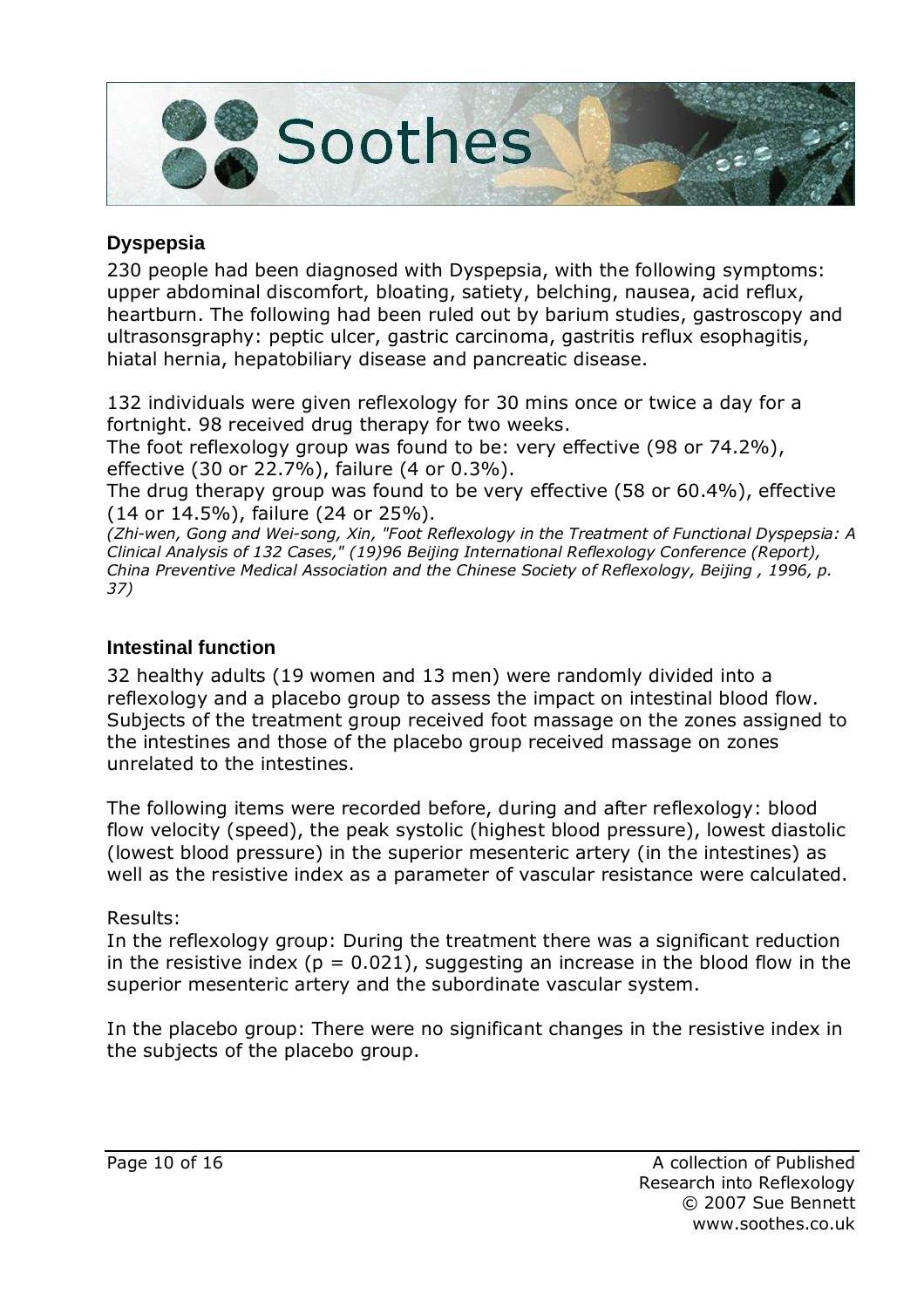

Conclusion: The reduction in the resistive index observed in the reflexology group supports the theory that reflexology improves blood flow in the organs considered to be associated with the specific foot zones, at least during the therapy process.

(J, Egger I, Bodner G, Eibl G, Hartig F, Pfeiffer KP, Herold M., "Influence of reflex zone therapy of the feet on intestinal blood flow measured by color Doppler sonography," [Article in German] Forsch Komplementarmed Klass Naturheilkd. 2001 Apr;8(2):86-9. (Universitatsklinik fur Innere Medizin, Innsbruck , Austria ) (Copyright 2001 S. Karger GmbH, Freiburg ( Mur E, Schmidseder) PMID: 11340315)

#### **Diabetes**

#### **Chinese Study 1**

32 cases of type II diabetes mellitus were randomly divided into 2 groups. One group was treated with conventional Western Medicine hypoglycemic agent and reflexology, the other group with the same medicine only (WM).

After daily treatments over 30 days, fasting blood glucose levels, platelet aggregation, length and wet weight of the thrombus, senility symptom scores and serum lipid peroxide (LPO) were greatly reduced in the reflexology group (P,0.05-0.01), while no significant change was observed in the WM group.

The study suggested that reflexology was an effective treatment for type II diabetes mellitis.

(Wang, X. M., "Type II diabetes mellitus with foot reflexotherapy," Chuang Koh Chuang Hsi I Chief Ho Teas Chi, Beijing , Vol. 13, Sept. 1993, pp 536-538)

#### **Chinese Study 2**

22 cases with non-insulin dependent diabetes were split into 2 groups. The patients of both groups had taken hypoglycemic agents for a long time. Reflexology was provided daily for 30 days.

Results:

The indexes of the scores of senility, thrombocyte aggregation rates (TAR), the length and wet weights of thrombosis in vitro, and the serum oxidative lipids were measured to judge curative effect.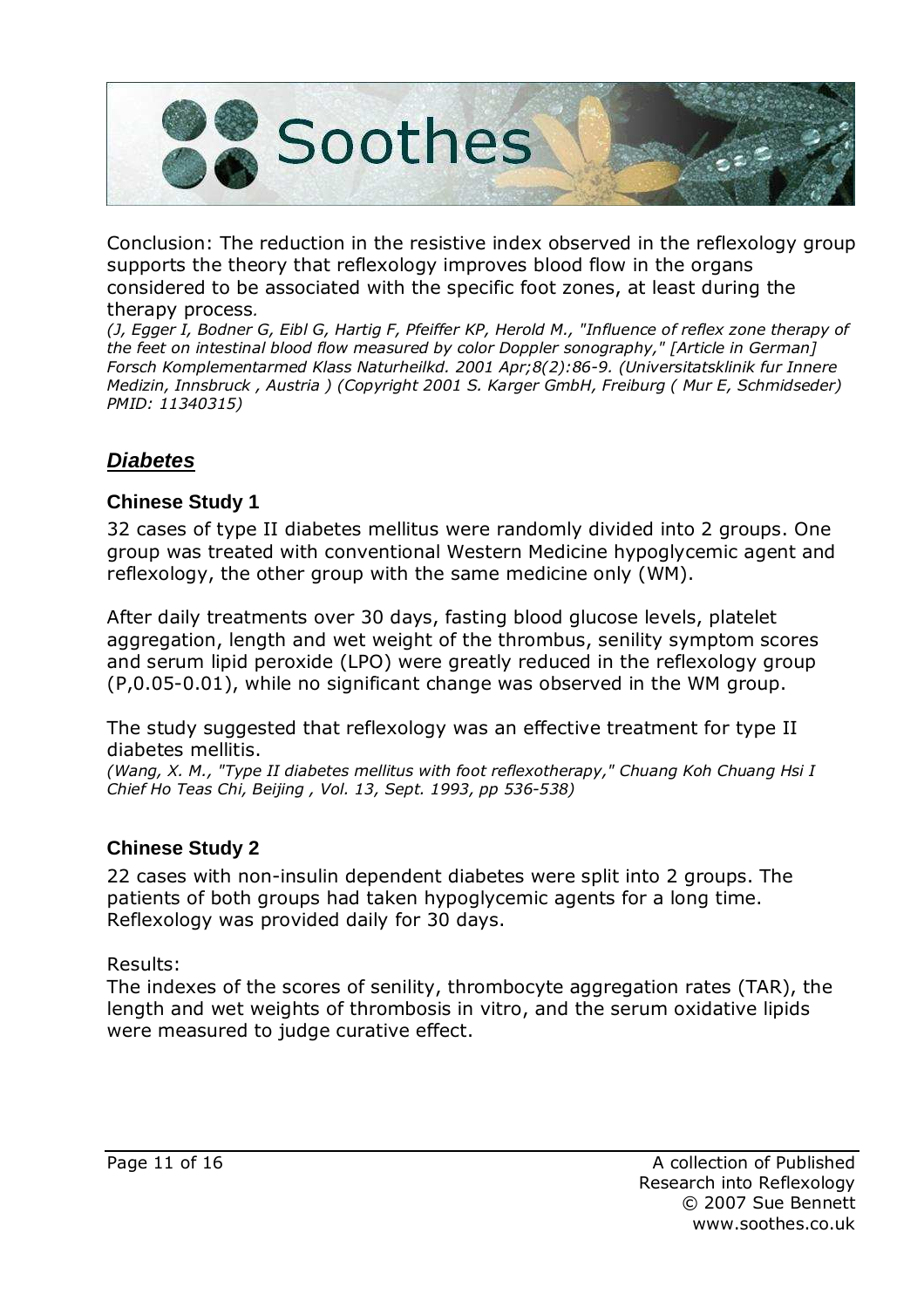

The reflexology group showed a "marked improvement" with a 66.7% "effective rate" in the measured indices. It is termed a "satisfactory curative effect." The non-reflexology showed no significant change with a 20% "effective rate". (Zhi-qin, Duan et. al., "Foot Reflexology Therapy Applied On Patients with NIDDM (non-insulin dependent diabetic mellitus)," 1993 China Reflexology Symposium, p.24)

#### **Chinese Study 3**

The blood flow rate was tested by colour Doppler ultrasonic examination before and after foot reflexology for a treatment group of 20 individuals with Type II diabetes and a control group of 15 individuals with no Type II diabetes and no diseases affecting arterial blood flow in the lower limbs.

#### Results:

There were significant differences in the blood flow rate to the feet of Type II diabetes individuals before and after application of technique. The blood flow rate of diabetic individuals was lower than those in the control group. (Ying Ma, "Clinical Observation on Influence upon Arterial Blood Flow in the Lower Limbs of 20 Cases with Type II Diabetes Mellitus Treated by Foot Reflexology" 1998 China Reflexology Symposium Report, China Reflexology Association, Beijing, pp97-99)

#### **Pain, nausea and relaxation**

- Quality of life
- Anxiety and pain

#### **Pain, nausea and relaxation**

Results: Reflexology modifies the distressing symptoms of pain and nausea in patients hospitalised with cancer. 87 patients participated receiving a 10-minute reflexology massage.

The results showed treatments producing a significant and immediate effect on the patients' perceptions of pain, nausea and relaxation when measured with a visual analog scale.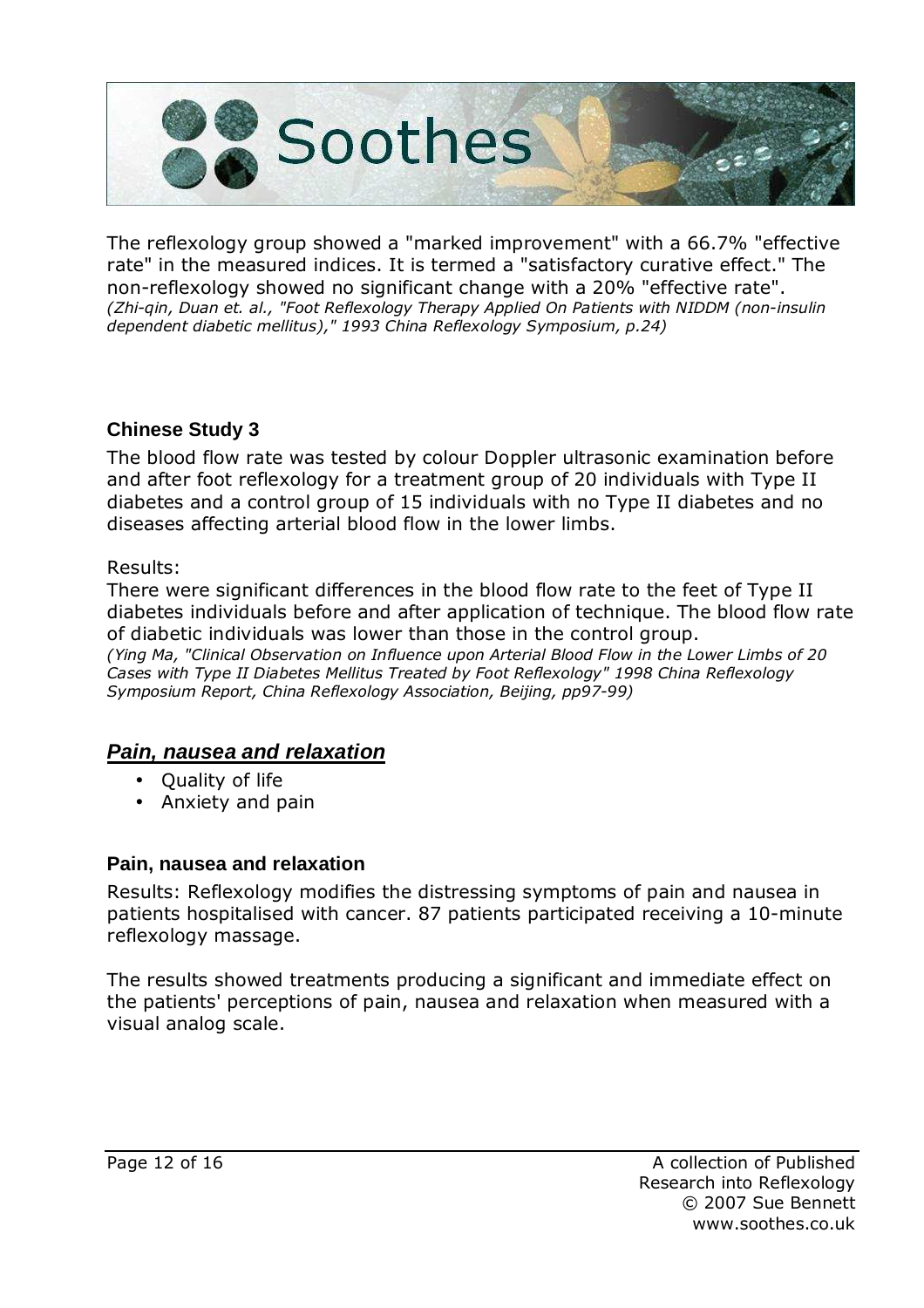

The results were so positive that the researchers recommend that further research using larger numbers of patients in controlled clinical trials into the effectiveness of reflexology in alleviating pain, nausea and anxiety in the management of these symptoms by the family at home is warranted. (Foot Massage: A nursing intervention to modify the distressing symptoms of pain and nausea in patients hospitalized with cancer," Grealish, L. Lomasney, A., Whiteman, B., Cancer Nurse 2000, June;23(3):237-43 (On-line review: "Reflexology Used for Cancer Patients," Internet Health Library, October 11, 2000)

#### **Cancer (Quality of life)**

Results: 100% of the reflexology group benefited from an improvement in quality of life: appearance, appetite, breathing, communication (doctors),

communication (family), communication (nurses), concentration, constipation, diarrhoea, fear of future, isolation, micturition, mobility, mood, nausea, pain, sleep and tiredness.

An improvement in all components of the quality of life scale was reported in the reflexology group compared to 67. 5 in the placebo group.

This study suggests that the provision of reflexology for palliative patients within the general setting could be beneficial. Not only did the patients in this study enjoy the intervention, they were also 'relaxed,' comforted' and achieved relief from some of their symptoms.

(Hodgson, H. "Does reflexology impact on cancer patients' quality of life?," Nursing Standard, 14, 31, p. 33-38)

#### **Cancer (Anxiety and pain)**

Results: Foot reflexology alleviated anxiety and pain for 23 patients with breast and lung cancer. Researchers noted a significant decrease in anxiety for patients diagnosed with breast or lung cancer and a significant decrease in pain for patients with breast cancer.

"This has important implications for nursing practice as both professionals and lay people can be taught reflexology. Reflexology is a simple technique for human touch which can be performed anywhere, requires no special equipment, is non-invasive and does not interfere with patients' privacy."

(Stephenson, N. L., Weinrich, S. P. and Tavakoli, A. S., "The effects of foot reflexology on anxiety and pain in patients with breast and lung cancer," OncolNursForum 2000, Jan.-Feb.;27(1):67-72)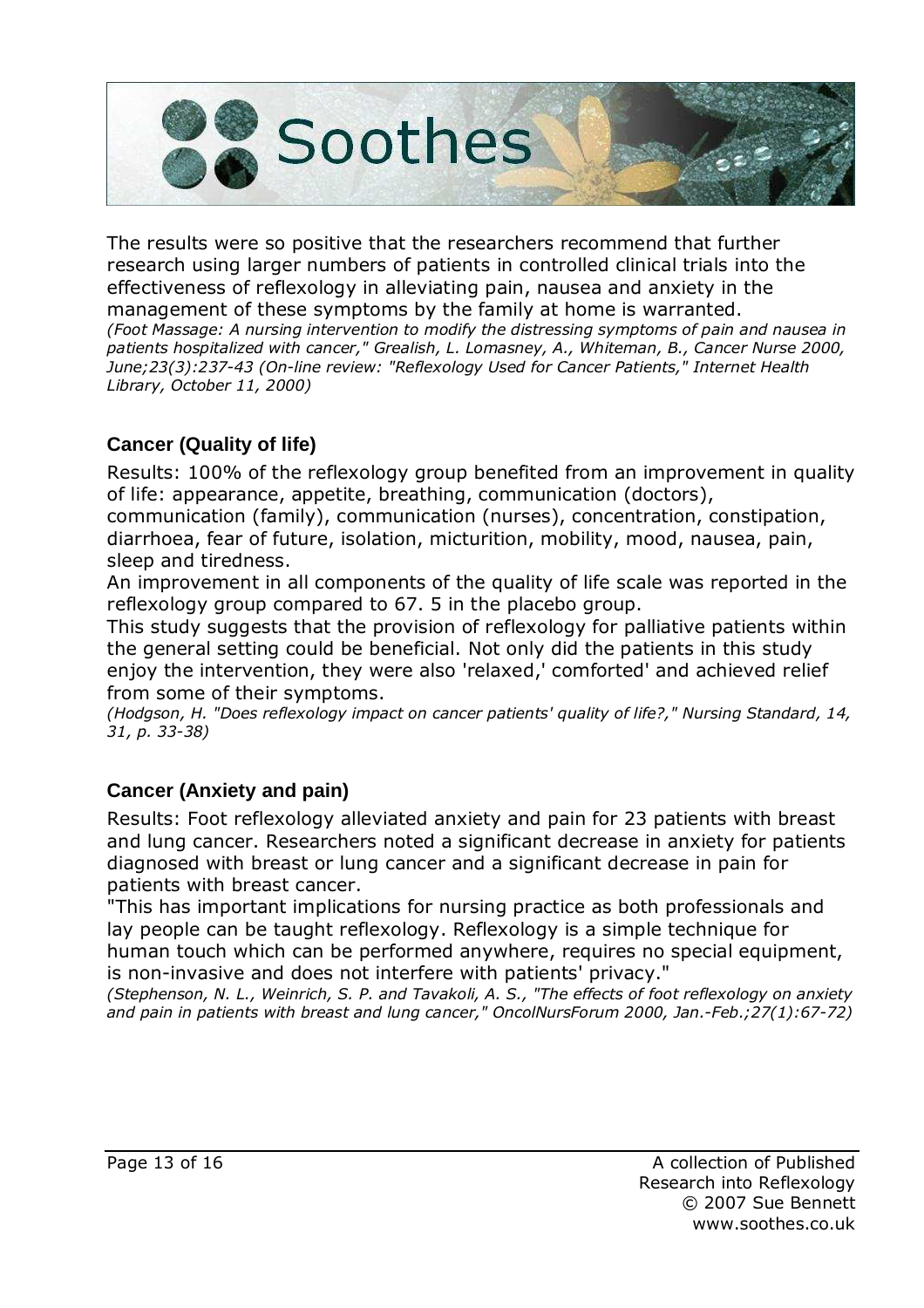

#### **Chest Disorders**

- Chest Pain
- Pneumonia in infants

#### **Chest Pain**

Margaret Barker, a qualified reflexologist, conducted a small-scale study at the Cardiac Unit of the Queen Elizabeth Hospital, Birmingham, UK, into the effects of reflexology on a group of 4 patients suffering from chest pain.

The patients were referred from a consultant; all had experienced pain for periods ranging between 18 months to 13 years and cardiac catheterizations revealed that none of the patients had any identifiable disease of the cardiac arteries. Furthermore, none of the patients had had reflexology treatment prior to the study, nor were they encouraged to believe that the treatment would 'cure' their condition.

Weekly reflexology treatments were given over a period of 8 weeks and asked to keep a diary to record their chest pain before and after treatments specifying the number of pain episodes;the intensity of the pain;and,the duration of the pain.

#### Results:

All of the patients recorded positive results; 75% experienced a complete relief from their original symptoms after 9 months and the remaining patient reported a reduction in pain.

#### **Pneumonia (Infantile)**

Results: Infants who receive both medication and reflexology recovered from infantile pneumonia more quickly than on medication alone. (Liang-cai, Pei, "Observation of 58 Infantile Pneumonia by Combined Method of Medication with Foot Massage," A Clinical Analysis of 132 Cases," (19)96 Beijing International Reflexology Conference (Report), China Preventive Medical Association and the Chinese Society of Reflexology, Beijing, 1996, p. 34)

#### **Circulatory System**

- Cardiovascular system
- Coronary heart disease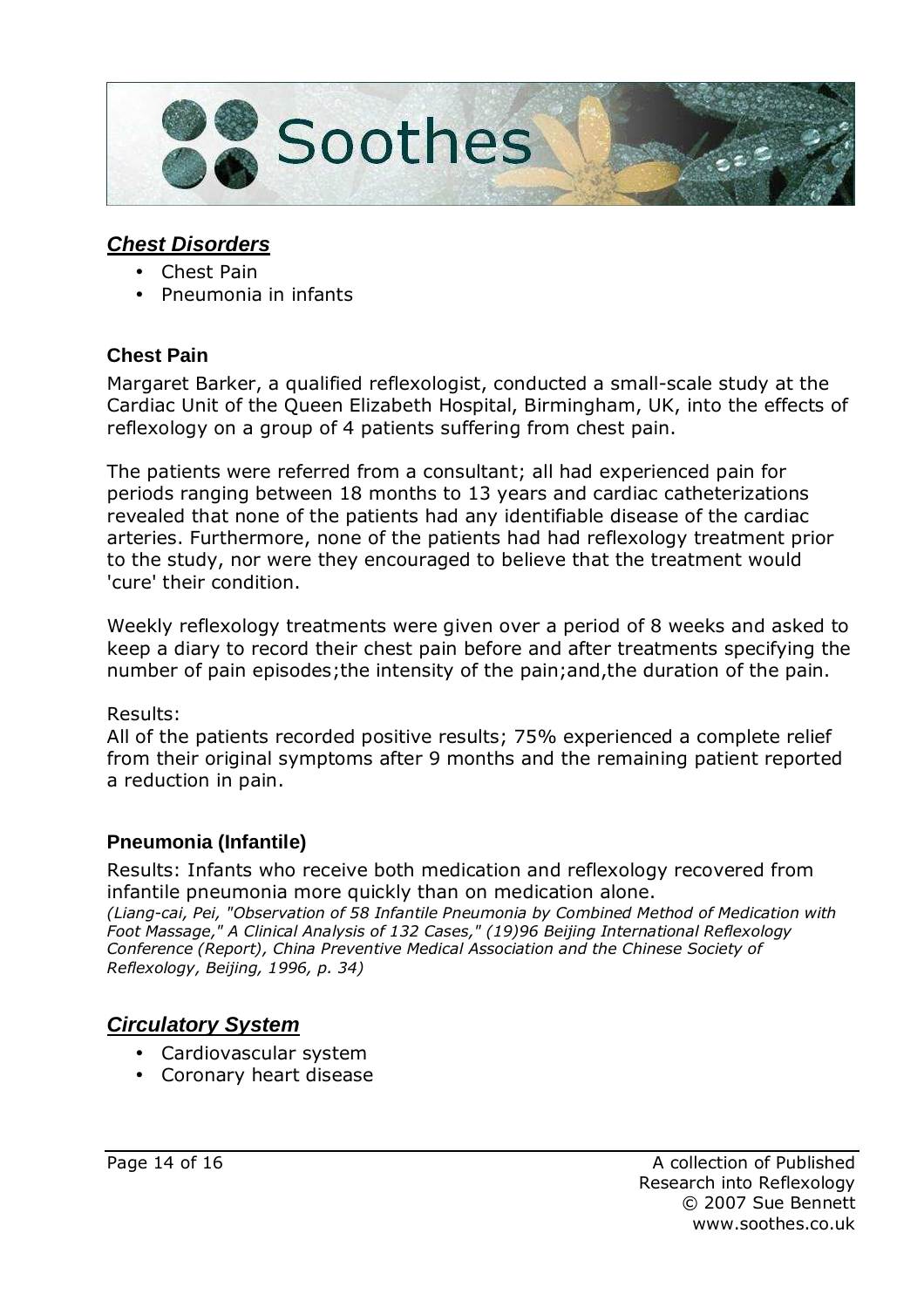

#### **Cardiovascular system**

24 people participated in a study examining the impact of reflexology on baroreceptor reflex sensitivity, blood pressure and sinus arrhythmia. 10 people had reflexology, 10 had foot massage with 4 in the control group.

Results:

The reflexology and foot massage groups showed significantly greater reductions in baroreceptor reflex sensitivity compared to the control group. This study found no significant difference in blood pressure after intervention. The frequency of sinus arrhythmia after reflexology and foot massage increased by 43.9% and 34.1% respectively.

(Frankel, B. S. M., "The effect of reflexology on baroreceptor reflex sensitivity, blood pressure and sinus arrhythmia," Complementary Therapies in Medicine ( England ), 1997, 5, pp. 80-84)

#### **Coronary heart disease**

58 cases of coronary heart disease were treated with reflexology and 67 cases with pharmacotherapy. 4 indexes were examined before and after treatment for both groups: clinical symptoms, blood pressure/heart rate, blood fat and ECG.

After 30-40 days of treatment, average results were:

1. Clinical Symptoms: Chest distress, angina pectoris symptoms disappeared in reflexology group, unchanged in the pharmacotherapy group.

2. Blood pressure/heart rate: Reflexology group (before): +185/80 / 86-74 ;(after):+160/75 /72-70 Pharmacotherapy group (before): +180/80 / 78-72; (after):+160/80 /76-70

3. Blood fat: Reflexology group (before): high in some; (after): slightly changed, Pharmacotherapy group (before): high in some and (after): slightly changed

4. ECG: Reflexology group (before): slight change in T-wave; (after): remarkably improved ECG, Pharmacotherapy group (before): change in ST-T wave and (after): certain improvement.